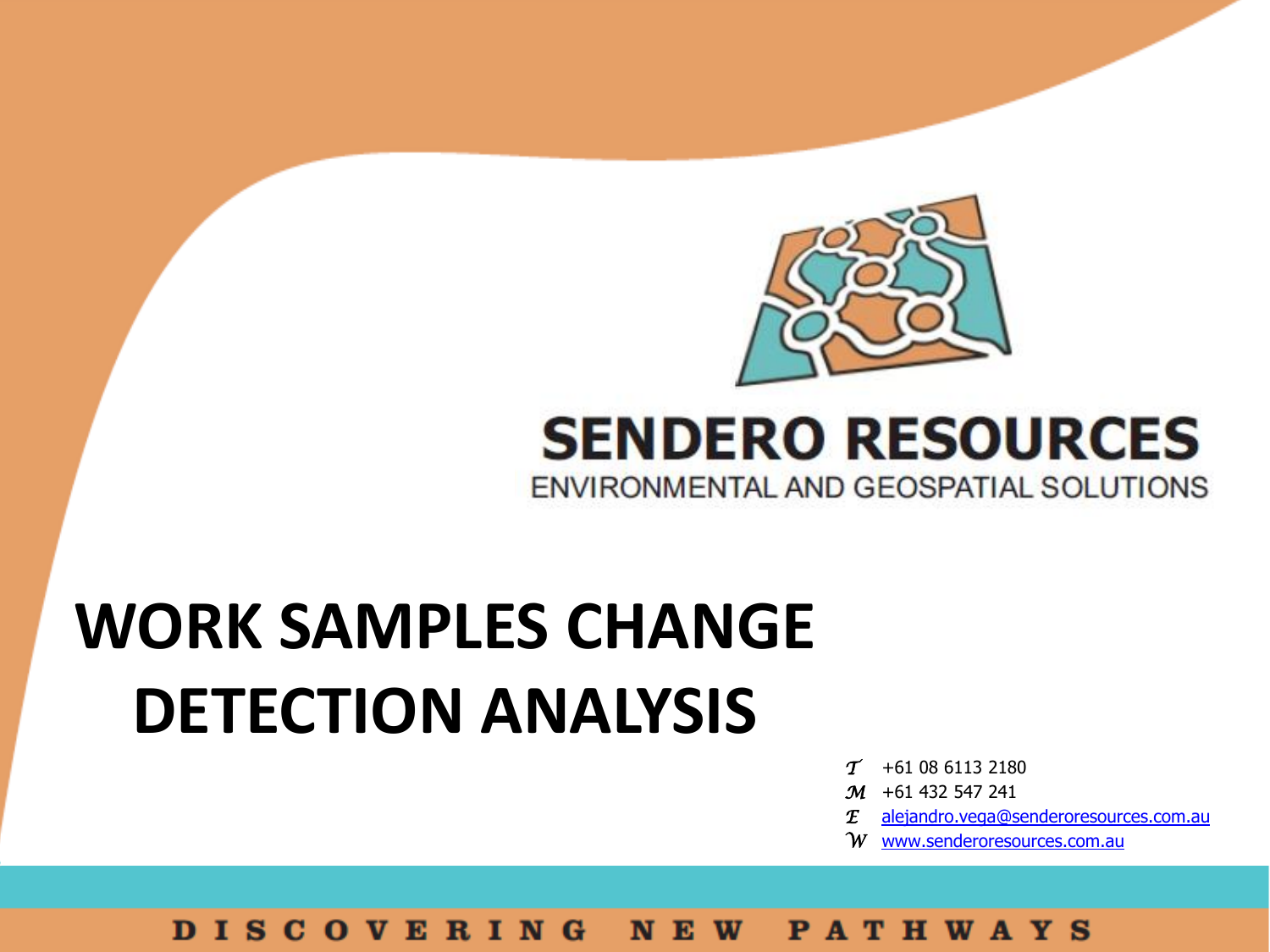



#### *MAP PRODUCTION*

### DISCOVERING NEW PATHWAYS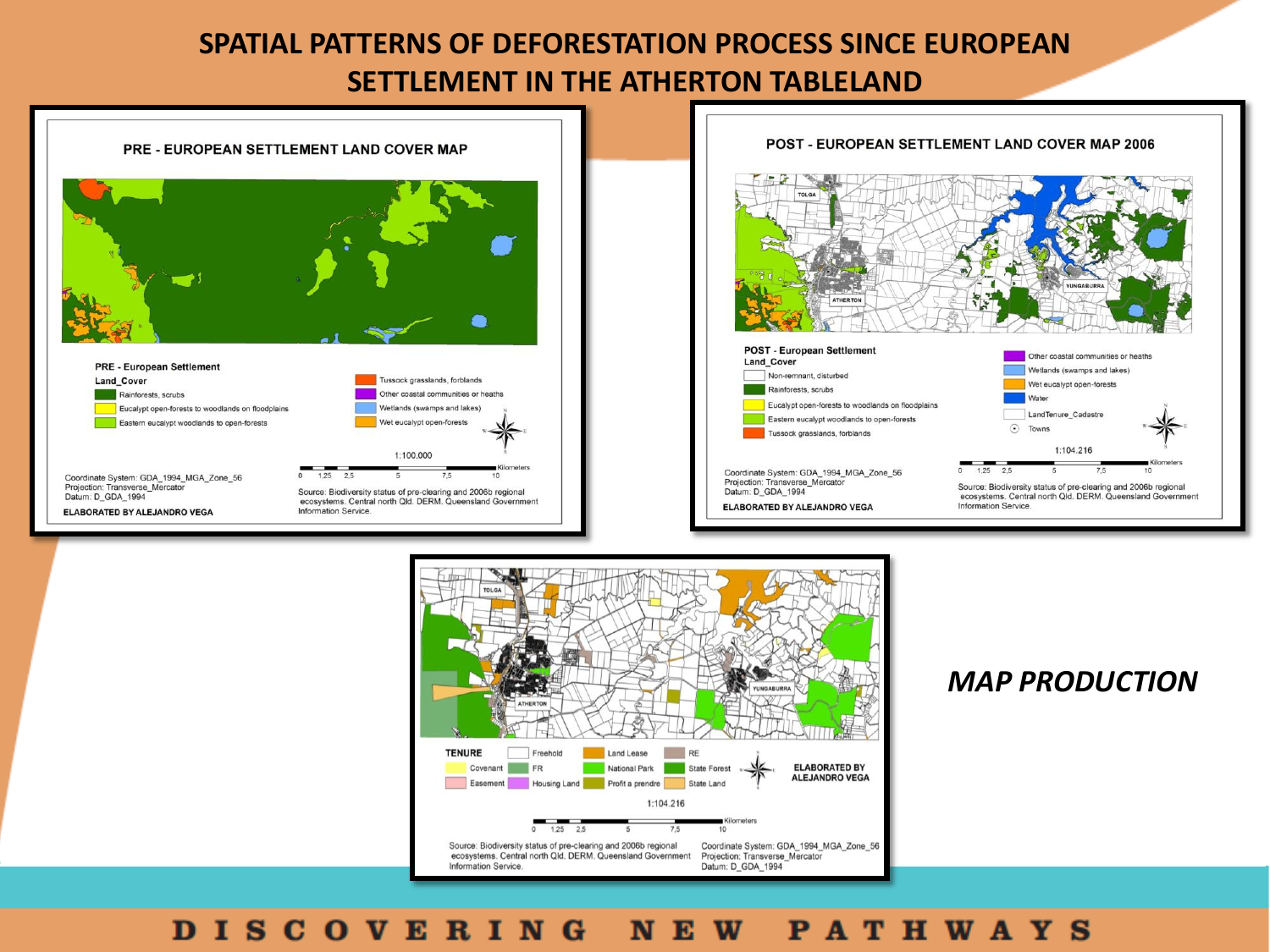

Concentration/clustering analysis

#### DISCOVERING NEW PATHWAYS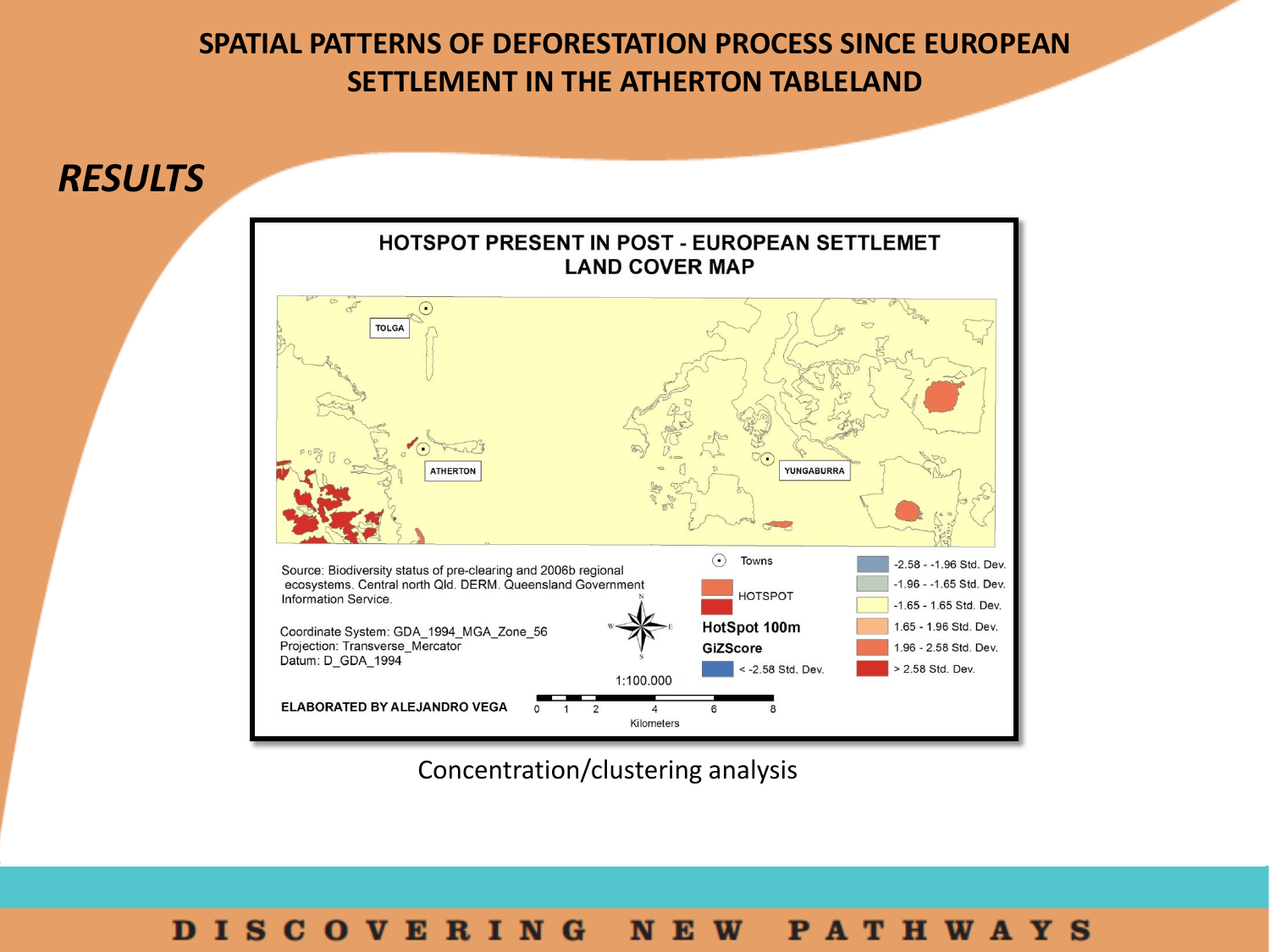### *RESULTS*

| ha                                                       | Eastern<br>eucalypt<br>open-forests | <b>Eucalypt open-</b><br>forests to<br>woodlands to woodlands on<br>floodplains | Non-remnant.<br>disturbed | <b>Other coastal</b><br>communities<br>or heaths | Rainforests.<br>scrubs | <b>Tussock</b><br>grasslands,<br>forblands | Water  | Wet eucalypt<br>open-forests | Wetlands<br>(swamps and<br>lakes) | <b>Grand Total</b> |
|----------------------------------------------------------|-------------------------------------|---------------------------------------------------------------------------------|---------------------------|--------------------------------------------------|------------------------|--------------------------------------------|--------|------------------------------|-----------------------------------|--------------------|
| Eastern eucalypt woodlands to open-forests               | 1,478.59                            |                                                                                 | 1,518.58                  |                                                  | 0.00                   |                                            | 216.93 |                              |                                   | 3.214.09           |
| <b>Eucalypt open-forests to woodlands on floodplains</b> |                                     | 2.28                                                                            | 0.00                      |                                                  |                        |                                            | 38.58  |                              |                                   | 40.86              |
| Other coastal communities or heaths                      |                                     |                                                                                 |                           | 4.09                                             |                        |                                            |        |                              |                                   | 4.09               |
| <b>Rainforests, scrubs</b>                               |                                     |                                                                                 | 13,001.68                 |                                                  | 2,153.78               |                                            | 554.82 | 0.00                         | 0.00                              | 15,710.28          |
| Tussock grasslands, forblands                            |                                     |                                                                                 | 109.77                    |                                                  |                        | 20.71                                      |        |                              |                                   | 130.48             |
| Wet eucalypt open-forests                                | 0.00                                |                                                                                 | 62.12                     |                                                  |                        |                                            |        | 278.78                       |                                   | 340.90             |
| <b>Wetlands (swamps and lakes)</b>                       |                                     |                                                                                 | 70.60                     |                                                  |                        |                                            |        |                              | 169.02                            | 239.62             |
| <b>Grand Total</b>                                       | 1.478.59                            | 2.28                                                                            | 14.762.75                 | 4.09                                             | 2.153.78               | 20.71                                      | 810.32 | 278.78                       | 169.02                            | 19,680.31          |

Probability matrix of the landscape transformation in hectares



#### **DISCOVERING NEW PATHWAYS**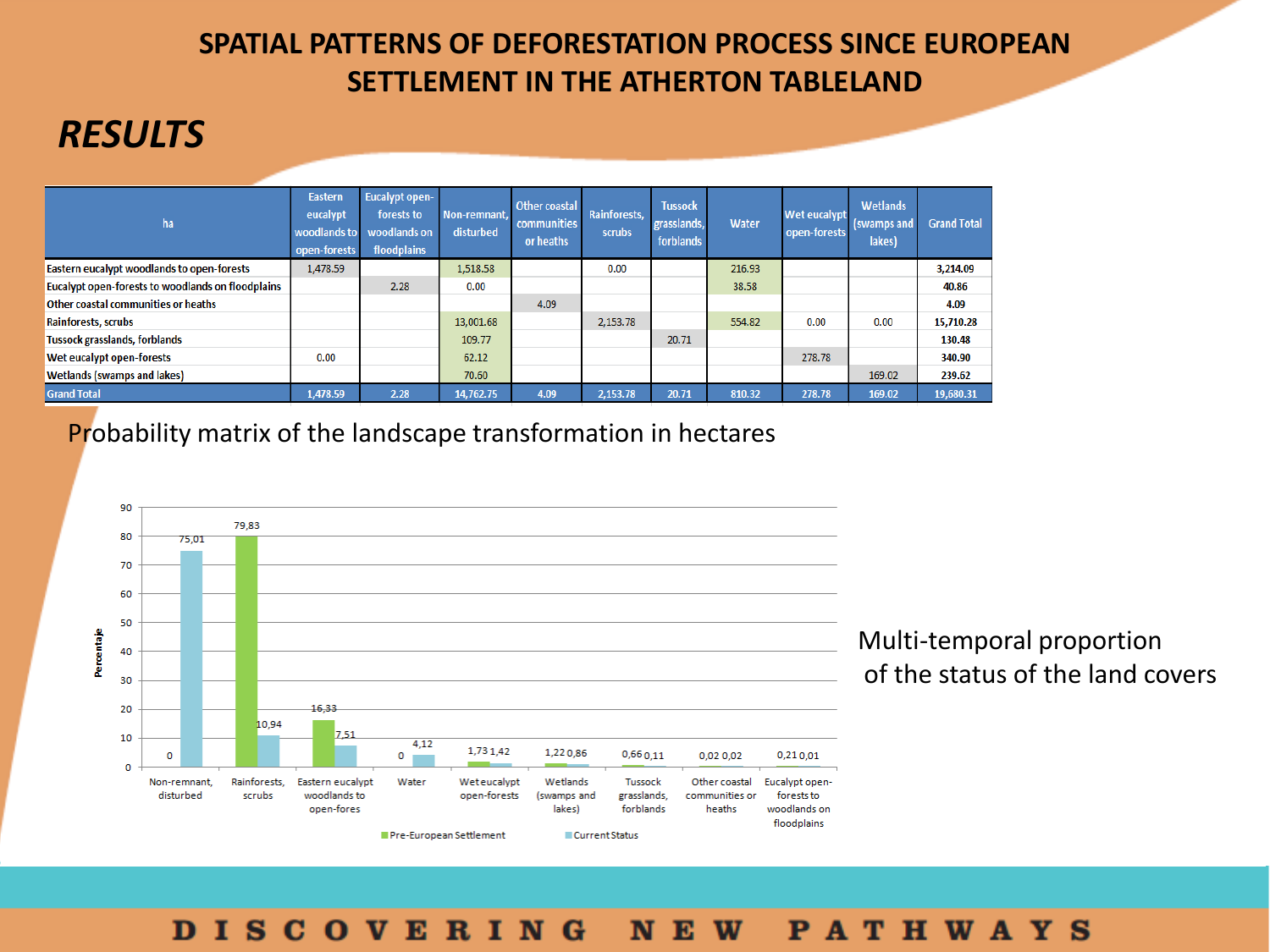### *RESULTS*



| Class                                             |           | Area (ha) % of CA in TLA NumP |       | <b>MPS</b>         | <b>MedPS</b>                | <b>PSCoV</b> | PSSD                                                                       | TE                      | <b>MPE</b>             |      |      |      | MSI AWMSI MPAR MPFD AWMPFD |
|---------------------------------------------------|-----------|-------------------------------|-------|--------------------|-----------------------------|--------------|----------------------------------------------------------------------------|-------------------------|------------------------|------|------|------|----------------------------|
| Rainforests, scrubs                               | 15.710.30 | 79.83                         |       | 21,00 7.481,094,28 |                             |              | 34.202,16 437,01 32.693.326,01 186.506,21 8.881,25 1,84                    |                         |                        | 3,30 | 0.11 | 1,39 | 1,26                       |
| Eastern eucalypt woodlands to open-forest         | 3.214,11  | 16,33                         |       |                    |                             |              | 20,00 1.607.056,49 150.240,23 231,40 3.718.749,50 119.045,82 5.952,29 1.74 |                         |                        | 2,39 | 0,03 | 1,31 | 1,27                       |
| Wet eucalypt open-forests                         | 340,90    | 1,73                          | 17,00 |                    | 200.527,16 114.606,48 99,07 |              | 198.663,09                                                                 | 45.953,78 2.703,16 1,80 |                        | 2,08 | 0,03 | 1,32 | 1,31                       |
| Wetlands (swamps and lakes)                       | 239,62    | 1,22                          | 11,00 | 217.837.01         | 88.705,91 132,31            |              | 288.222.00                                                                 | 23.207,13 2.109,74 1,65 |                        | 1.54 | 0,04 | 1,32 | 1,26                       |
| Tussock grasslands, forblands                     | 130,48    | 0.66                          | 6.00  | 217.461.94         | 35.003.41 181.98            |              | 395.738.55                                                                 | 9.460,14 1.576,69 1,48  |                        | 1.32 | 0.04 | 1.32 | 1,23                       |
| Eucalypt open-forests to woodlands on floodplains | 40,86     | 0,21                          | 2,00  |                    | 204.278.51 204.278.51       | 88.85        | 181.500.42                                                                 | 18.575.70 9.287.85 4.96 |                        | 7.63 | 0.05 | 1.45 | 1,51                       |
| Other coastal communities or heaths               | 4,09      | 0.02                          | 1,00  | 40.855.92          | 40.855.92                   | 0.00         | 0.00                                                                       |                         | 1.758,71 1.758,71 2,45 | 2.45 | 0.04 | 1.41 | 1,41                       |

Landscape metrics proportion, number of patches, mean patch size, patch size standard deviation, total edge, edge density, mean patch edge and the area weighted mean patch fractal dimension.

#### **DISCOVERING** N E W **PATHWAYS**